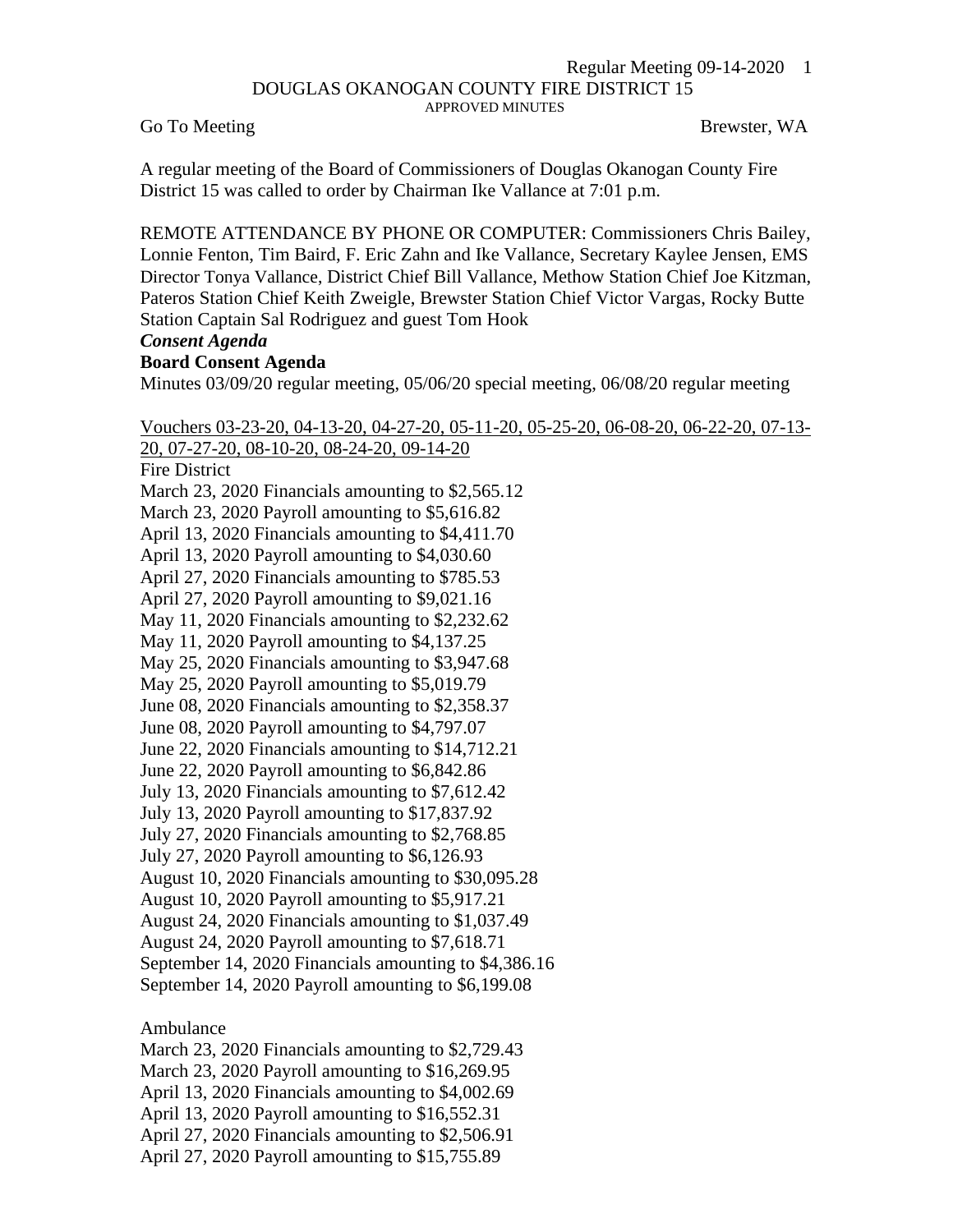May 11, 2020 Financials amounting to \$43,294.52 May 11, 2020 Payroll amounting to \$13,549.12 May 25, 2020 Financials amounting to \$16,336.01 May 25, 2020 Payroll amounting to \$15,741.49 June 08, 2020 Financials amounting to \$2,867.41 June 08, 2020 Payroll amounting to \$10,384.76 June 22, 2020 Financials amounting to \$2,954.81 June 22, 2020 Payroll amounting to \$15,635.29 July 13, 2020 Financials amounting to \$3,360.88 July 13, 2020 Payroll amounting to \$29,723.52 July 27, 2020 Financials amounting to \$1,652.37 July 27, 2020 Payroll amounting to \$15,752.71 August 10, 2020 Financials amounting to \$16,339.78 August 10, 2020 Payroll amounting to \$11,131.04 August 24, 2020 Financials amounting to \$3,478.69 August 24, 2020 Payroll amounting to \$15,439.61 September 14, 2020 Financials amounting to \$18,887.62 September 14, 2020 Payroll amounting to \$10,948.54

Ike/Tim moved and seconded to approve all items on the Board Consent Agenda. Motion carried unanimously.

SECRETARY REPORT: The August Secretary report was sent to Commissioners. The Chairman asked the other Commissioners if there were any questions and there were none.

DISTRICT FIRE CHIEF REPORT: Chief Vallance reported firefighters responded to the Cold Springs Fire and Pearl Hill Fire. The District volunteer firefighters provided a major initial response for the first 18 hours and provided structure protection and were able to save thousands of homes. Mutual Aid was received by Okanogan County Fire District 6. Discussion held.

The DNR Coop truck update was given. The crew responded to the Evans Canyon Fire near Yakima two weeks ago and currently are working the Pearl Hill Fire.

Chief Vallance will submit paperwork for State Mobe reimbursements.

Burma Road fire was discussed. DNR provided a helicopter quickly and firefighters responded swiftly to put the fire out at 170 acres.

R&M apparatus update was given. B1511 pump was replaced. B1524 oil cooler needs replaced. B1541 lost a starter on the pump during the Fire response. Gamble Sands has a large pump and they were able to pump a lot of water. The starter was replaced. The generator at Rocky Butte Station has been valuable. District volunteer firefighter Dave McNamara has spent lots of time at the station filling water containers for people due to no power for the last week on the Bridgeport Bar.

SOP/SOG COMMITTEE REPORT: Nothing to report.

PATEROS REPORT: Chief Keith Zweigle reported firefighter training has been all over the board because of fires.

Firefighters responded to Pearl Hill Fire with the 5-ton military truck with 1000 gallons of water and were able to provide structure protection to about 4 places.

R&M B1511 was necessary to replace a broken mirror and has been completed.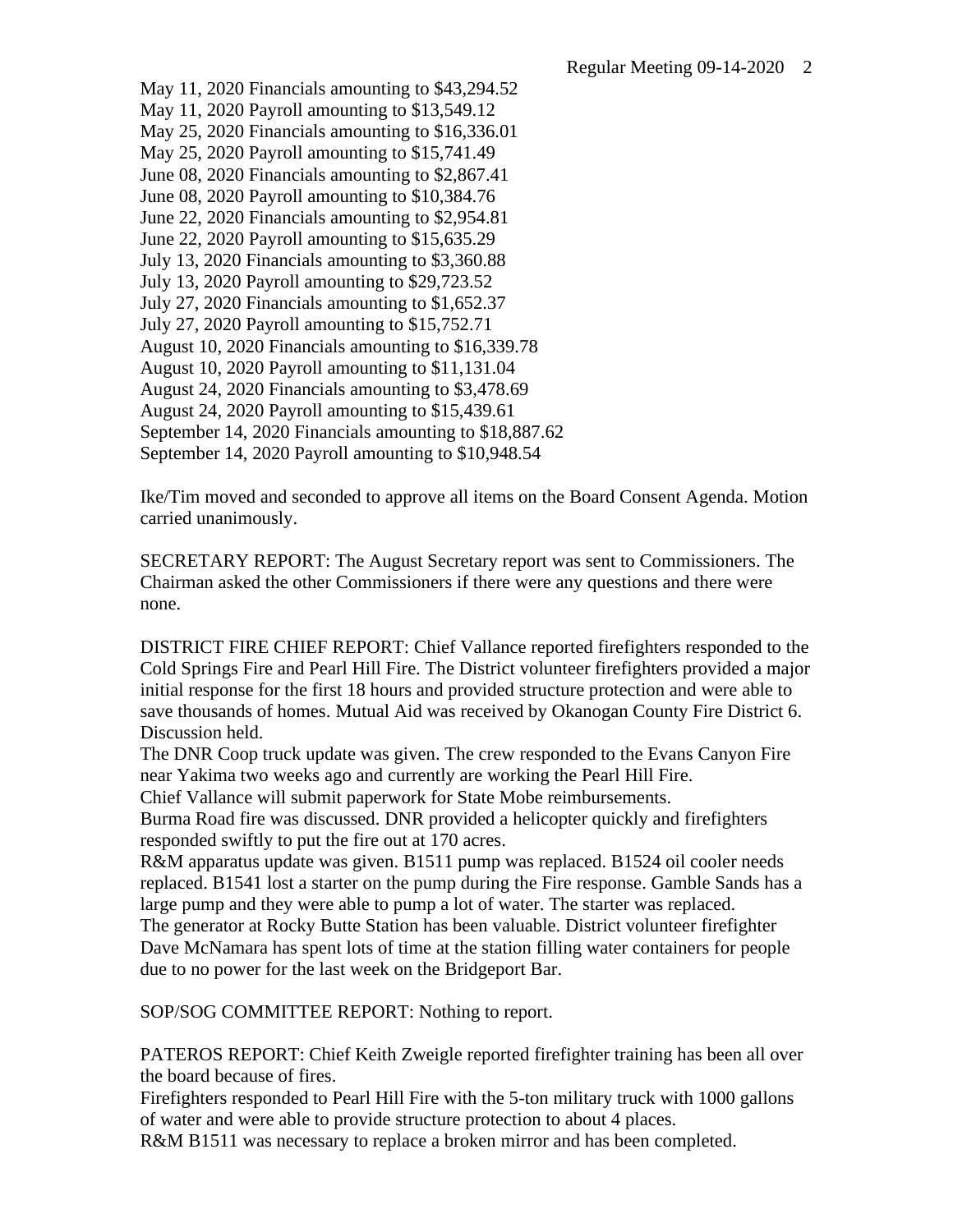# Regular Meeting 09-14-2020 3

Firefighters responded at the Pateros Football field and helped to get the burn victims loaded in the medivac helicopter.

Chief Zweigle gave notice of his resignation as Station Chief. Discussion held. Commissioners, Chief Kitzman and Chief Vallance all thanked Chief Zweigle for his service.

BREWSTER REPORT: Chief Victor Vargas reported firefighters responded to a couple of structure fires involving mobile homes prior to the major fires. Firefighters responded to a few MVA incidents with Extrication equipment.

Firefighters participated with training and battery-operated extrication equipment. Cold Springs Fire and Pearl Hill fire were responded to and Chief Vargas is proud of the firefighters.

ROCKY BUTTE REPORT: Captain Sal Rodriguez reported firefighters responded to two major fires. Structure protection was provided at Bridgeport and firefighters responded with two trucks to the Dyer Hill flare up. Firefighters did a good job and were able to save a lot of homes.

METHOW REPORT: Chief Joe Kitzman reported firefighters responded to the Burma Road fire and a motorcycle accident on SR 153. A medivac helicopter landed at the scene to transport the patient.

Firefighters responded to the Cold Springs Fire. A firefighter responded in the Methow Tender assisting Omak firefighters with the fire at the mill.

Firefighters completed some training and vehicle maintenance.

A Chiefs meeting was held.

EMS DIRECTOR REPORT: Tonya reported there were 1029 COVID19 positive so far in Okanogan County with 30 currently active. Testing for employees and volunteers is offered every two weeks. Discussion was held.

Donations were received in the amount of \$10,000 and \$2,000 from local growers. A retired doctor donated a Resusci Anne mannequin equipment to the EMS.

The presidential payroll tax holiday was discussed. According to a blog on MRSC the payroll tax holiday is not mandatory or advisable and would create a burden for employees and the employer when the money is required to be paid back in 2021. Commissioner Baird opposed the District participation. Commissioners declined to allow employees choice in participation.

Revolving fund checks not cashed was discussed. RCW 39.56.040 allows for cancellation of municipal warrants. The provisions associated with RCW 39.56.040 which states "warrants" is also applicable to the checks issued through the revolving fund of the district. A procedure and resolution for cancelation of checks more than one year old will be presented for approval at the next board meeting.

# **Resolution 07-2020 Bad Debt**

Chris/Tim moved and seconded a motion to send to collections and write-off bad debt in the amount of \$26,356.05. Motion carried.